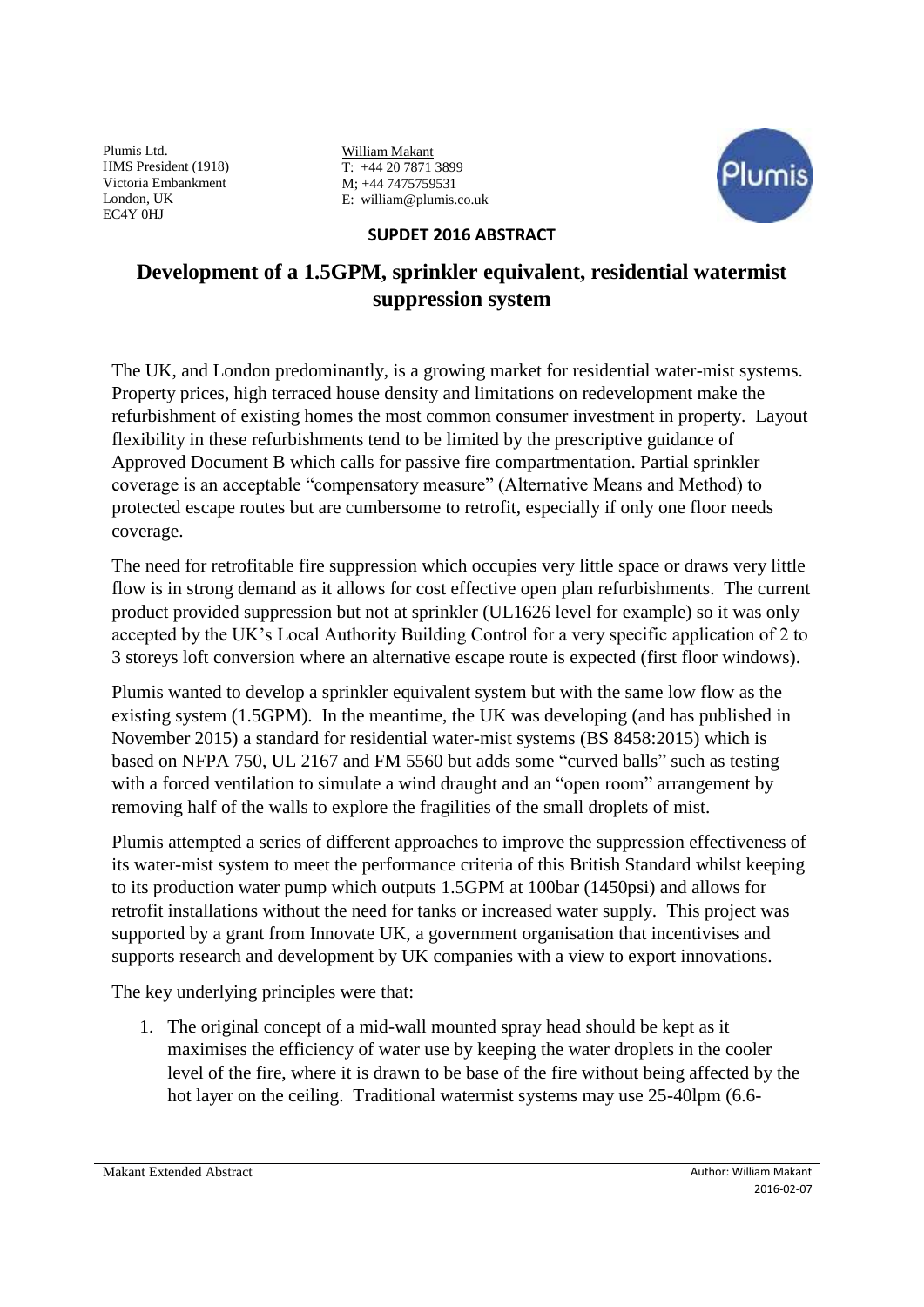William Makant T: +44 20 7871 3899 M; +44 7475759531 E: william@plumis.co.uk



### **SUPDET 2016 ABSTRACT**

10.5GPM) to meet the same fire performance for these residential applications and these flows already pose a problem for existing, limited supply, urban dwellings.

- 2. The system would not only have to meet the British Standard but would have to perform reliably and in every worst case scenario to be able to eventually be UL Listed with a view to be used in US residential applications and internationally. It should also be able to meet the 30-minute residential performance requirement instead of only the domestic 10-minute standard. This was to ensure robust performance and to prepare for a potential requirement of 30 minutes for unusual applications such as care or nursing homes.
- 3. An optimisation of the limited use of water would have to involve:
- An improved distribution of the mist horizontally while avoiding obstructions and the hot layer better than currently done.
- Improve detection response to tackle the fire on an early stage and therefore reduce heat release.
- Improve the effectiveness of the existing mist density by utilising additives to allow flow to be kept the same.

The proposed experiments to validate these techniques were:

- Computer Fluid Dynamics (CFD) by Greenwich University Fire Safety Group, led by Prof Ed Galea, to investigate variations in types of spray nozzles and positioning. a) A selection of nozzles was characterised for droplet size and velocity: flat and full cones. b) A control volume cube within the corner fire "entry point" was created and the variation of water mass capture within that volume was used as a proxy to determine the improvement in distribution, as suppression effect cannot be simulated. c) A variation in nozzles and its positioning in the room allowed for a wide range of comparisons of "effectiveness of droplet distribution".

Because the mist head is located mid wall and the spray needs to reach an opposite wall, spray droplet conservation of kinetic energy is important to allow for the maximum horizontal range by minimising the parabolic trajectory.

Performance limitations were found using the CFD. The biggest impact was the surprising effect a 180° spray pattern had on horizontal travel range. The large surface area for friction created by a flat 180° spray as well as the large volume displacement severely reduced travel. A trade-off was very clear between a wider, better distributed spray and a narrower, longer range spray. The narrower provided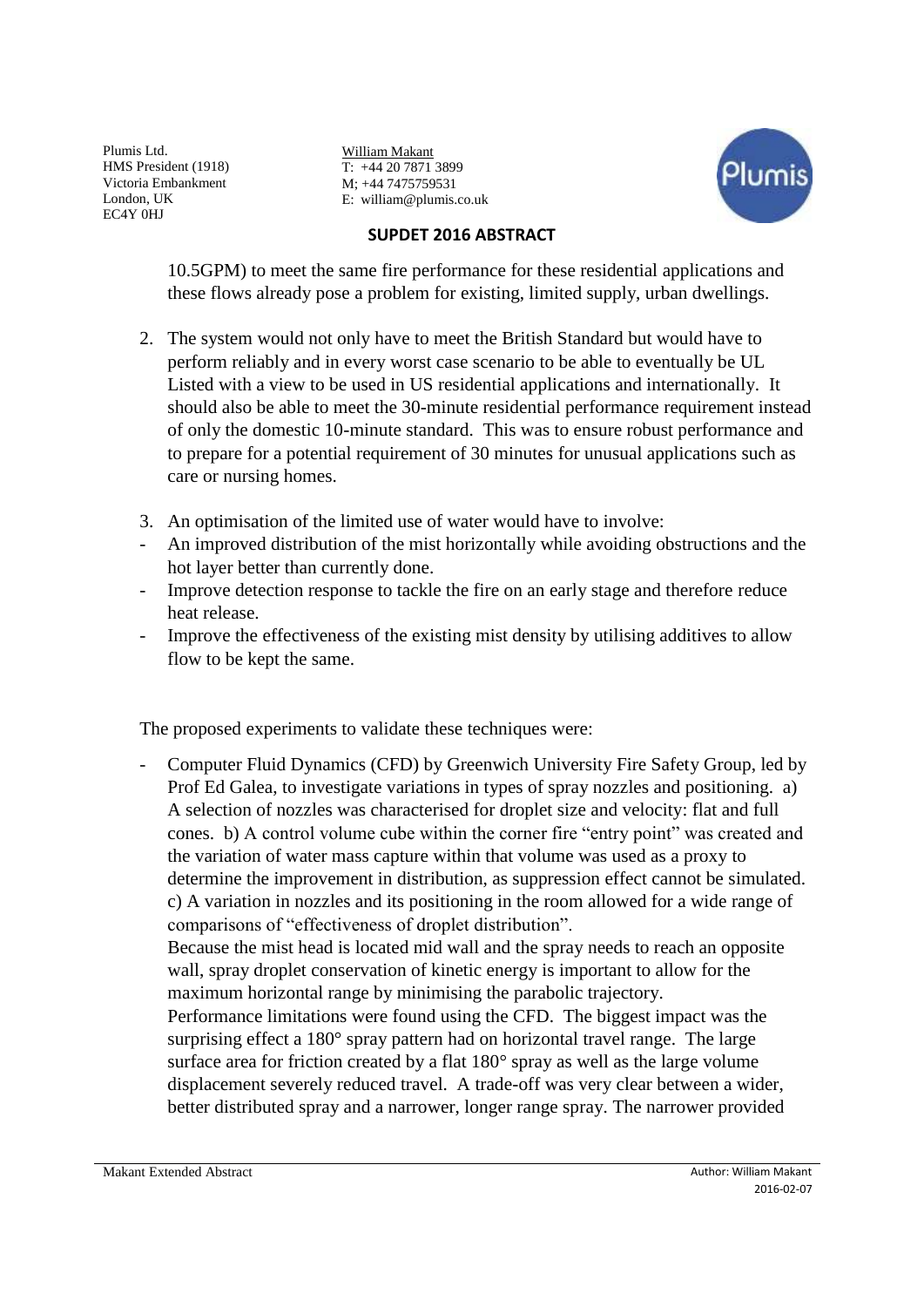William Makant T: +44 20 7871 3899 M; +44 7475759531 E: william@plumis.co.uk



#### **SUPDET 2016 ABSTRACT**

improved density when targeted to the fire due to its reduced friction but would fail once the fire load was placed in between the centreline of sprays nozzles.

- Fire tests with several detection methods: heat versus smoke versus combined PTIR detectors. These were run on the 3 main different scenarios: the corner fire, the centre fire and the centre fire with forced ventilation. Although there were clear reductions in activation times using the smoke and PTIR detection methods, the result in suppression effect was not obvious. This did not justify the significant on-cost of a PTIR detector neither the risk for false activations from a smoke detector. These experiments were still very useful: the main learning was the effect that the ventilated test had on activation times as opposed to the expected impact on suppression effectiveness. Consequently, a "draught environment" that was assumed would only impact watermist droplets in fact also impacts any thermosensitive trigger on the ceiling, and could be larger on the higher thermal inertia sprinkler bulb. Also surprising, was how repetitive the tests were by the consistency of the alarm activation times, so high that during the testing we were able to identify a problem with a fire load because its slower HRR resulted in a slower activation time, later confirmed on footage and thermocouple data.
- A series of tests were run with F-500, a commercially available surfactant for fire suppression. However, the biggest difficulty was to dose this additive with the least complexity (avoiding a dedicated pumping device) to keep reliability and robustness high. This should be ideally implemented on the low pressure inlet side of the pump to avoid dealing with high pressure dosing and sealing but that also meant a varying inlet mains water pressure of between 1 and 10bar. A closed system Venturi device was developed which allowed for very fine dosing of the additive with no moving parts and only the attachment of a "Venturi-bottle" between water inlet and pump. This worked very well with the consistent fixed flow of the positive displacement piston pump the system uses. Suppression performance was significantly improved with the use of the additive but it did not allow a consistent and clear pass in worst case scenarios. The designed Venturi device using 1litre of additive would have been satisfactory for the domestic requirements of British Standard (10 minute) but not to obtain UL Listing. However, concurrently, studies were made regarding the complexities during product lifetime: logistics of transporting and storing chemicals, the annual service full cycle commissioning, the disposal, the impact of smell in case of false activation. The biggest hurdle was annual commissioning in which a validation that the Venturi device was operating would necessarily involve the injection (and therefore loss) of additive, reducing the length of additive use once a